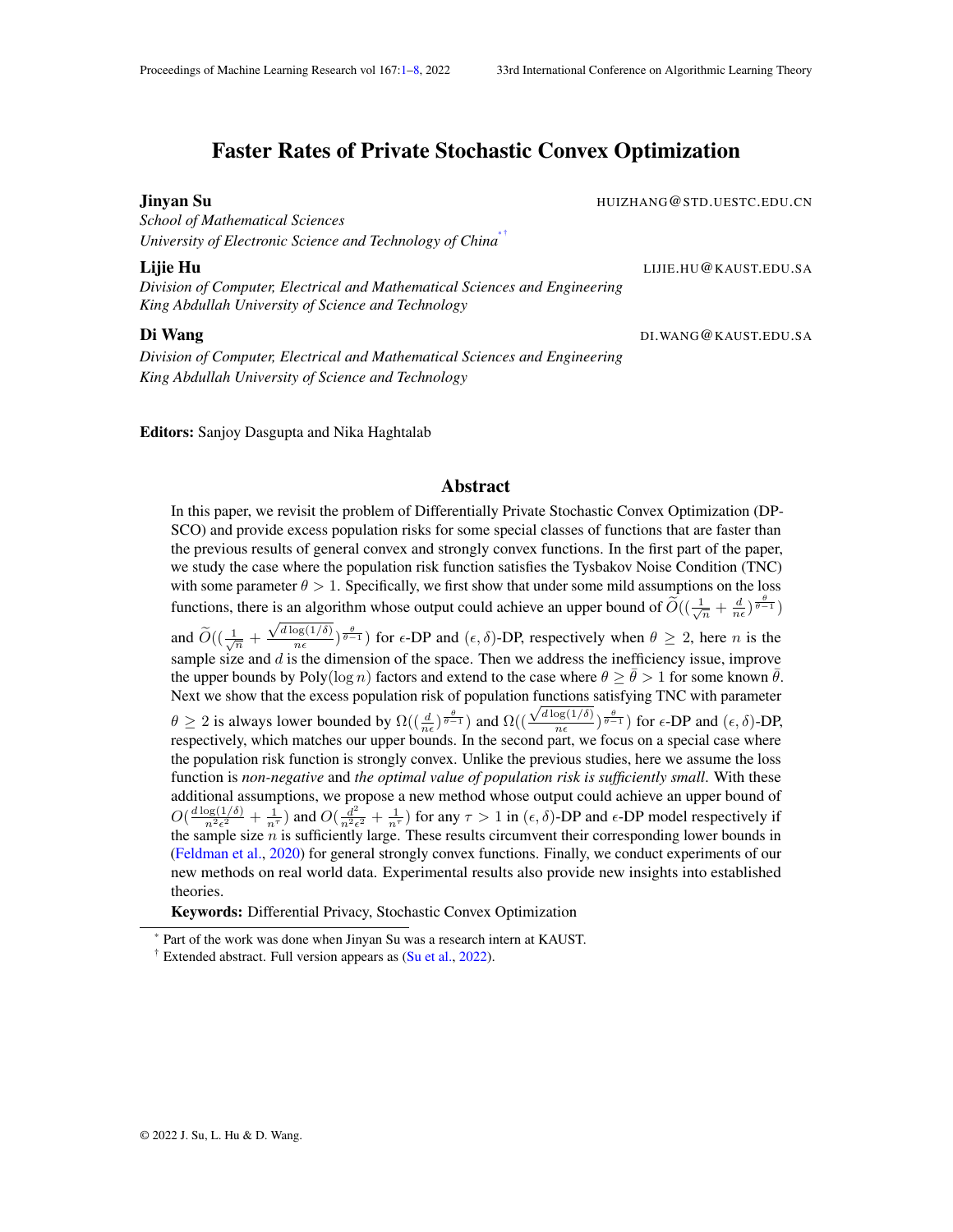## 1. Introduction

Preserving the privacy of training data has become an important consideration and now is a challenging task for machine learning algorithms. To address the privacy issue, Differential Privacy (DP) [\(Dwork et al.,](#page-5-1) [2006\)](#page-5-1), which roots in cryptography, is a strong mathematical scheme for privacy preserving. It allows for rich statistical and machine learning analysis, and is now becoming a de facto notation for private data analysis. Methods to guarantee differential privacy have been widely studied, and recently adopted in industry [\(Tang et al.,](#page-6-1) [2017;](#page-6-1) [Ding et al.,](#page-5-2) [2017\)](#page-5-2).

As one of the most important problems in Machine Learning and Differential Privacy community, the Empirical Risk Minimization problem in the DP model, *i.e.,* DP-ERM, has been studied quite well in the last decade, starting from [\(Chaudhuri et al.,](#page-5-3) [2011\)](#page-5-3), such as [\(Bassily et al.,](#page-4-0) [2014;](#page-4-0) [Wang](#page-6-2) [et al.,](#page-6-2) [2017,](#page-6-2) [2019a;](#page-6-3) [Wu et al.,](#page-7-1) [2017;](#page-7-1) [Kasiviswanathan and Jin,](#page-5-4) [2016;](#page-5-4) [Kifer et al.,](#page-5-5) [2012;](#page-5-5) [Smith et al.,](#page-6-4) [2017;](#page-6-4) [Wang et al.,](#page-6-5) [2018,](#page-6-5) [2019b;](#page-6-6) [Asi et al.,](#page-4-1) [2021a\)](#page-4-1). Besides DP-ERM, its population (or expected) version, namely Differentially Private Stochastic Convex Optimization (DP-SCO), has received much attention in recent years, starting from [\(Bassily et al.,](#page-4-0) [2014\)](#page-4-0). DP-SCO is defined as the follows.

**Definition 1 (DP-SCO [\(Bassily et al.,](#page-4-0) [2014\)](#page-4-0))** *Given a dataset*  $S = \{x_1, \dots, x_n\}$  *from a data universe* X *where* x<sup>i</sup> *are i.i.d. samples from some unknown distribution* D*, a convex loss function*  $f(\cdot,\cdot)$ , and a convex constraint set  $\mathcal{W} \subseteq \mathbb{R}^d$ , Differentially Private Stochastic Convex Optimization *(DP-SCO) is to find w<sup>priv</sup> so as to minimize the population risk,* i.e.,  $F(w) = \mathbb{E}_{x \sim \mathcal{D}}[f(w, x)]$  *with the guarantee of being differentially private. The utility of the algorithm is measured by the (expected)*  $\epsilon$ xcess population risk, that is  $\mathbb{E}_{\cal A}[F(w^{priv})] - \min_{w \in {\cal W}} F(w),$  where the expectation of  ${\cal A}$  is taken *over all the randomness of the algorithm. Besides the population risk, we can also measure the empirical risk of dataset*  $S: \overline{F}(w, S) = \frac{1}{n} \sum_{i=1}^{n} f(w, x_i)$ .

Specifically, [\(Bassily et al.,](#page-4-2) [2019\)](#page-4-2) first provides the optimal rate of DP-SCO with general convex loss functions in  $(\epsilon, \delta)$ -DP, which is quite different from the optimal rate in DP-ERM. Later, [\(Feldman](#page-5-0) [et al.,](#page-5-0) [2020\)](#page-5-0) extends this problem to strongly convex and (or) non-smooth cases by providing a general localization technique. Moreover, their methods have linear time complexity if the loss functions are smooth. For non-smooth loss functions, [\(Kulkarni et al.,](#page-5-6) [2021\)](#page-5-6) recently proposes a new method which only need subquadratic gradient complexity. While there are already a large number of studies on DP-SCO, the problem is still far from well understood. A key observation is that, all of the previous works only focus on the the case where the loss functions are either general convex or strongly convex. However, there are also many problems that are even stronger than strongly convex functions, or fall between convex and strongly convex functions. In the non-private counterpart, various studies have attempted to get faster rates by imposing additional assumptions on the loss functions. And it has been shown that it is indeed possible to achieve rates that are faster than the rates of general convex loss functions [\(Yang et al.,](#page-7-2) [2018;](#page-7-2) [Koren and Levy,](#page-5-7) [2015;](#page-5-7) [van Erven et al.,](#page-6-7) [2015\)](#page-6-7), or it could even achieve the same rate as in the strongly convex case even if the function is not strongly convex [\(Karimi et al.,](#page-5-8) [2016;](#page-5-8) [Liu et al.,](#page-6-8) [2018;](#page-6-8) [Xu et al.,](#page-7-3) [2017\)](#page-7-3). Motivated by this, our question is,

For the problem of DP-SCO with special classes of population risk functions, is it possible to achieve faster rates of the excess population risk than the optimal ones of general convex and (or) strongly convex cases?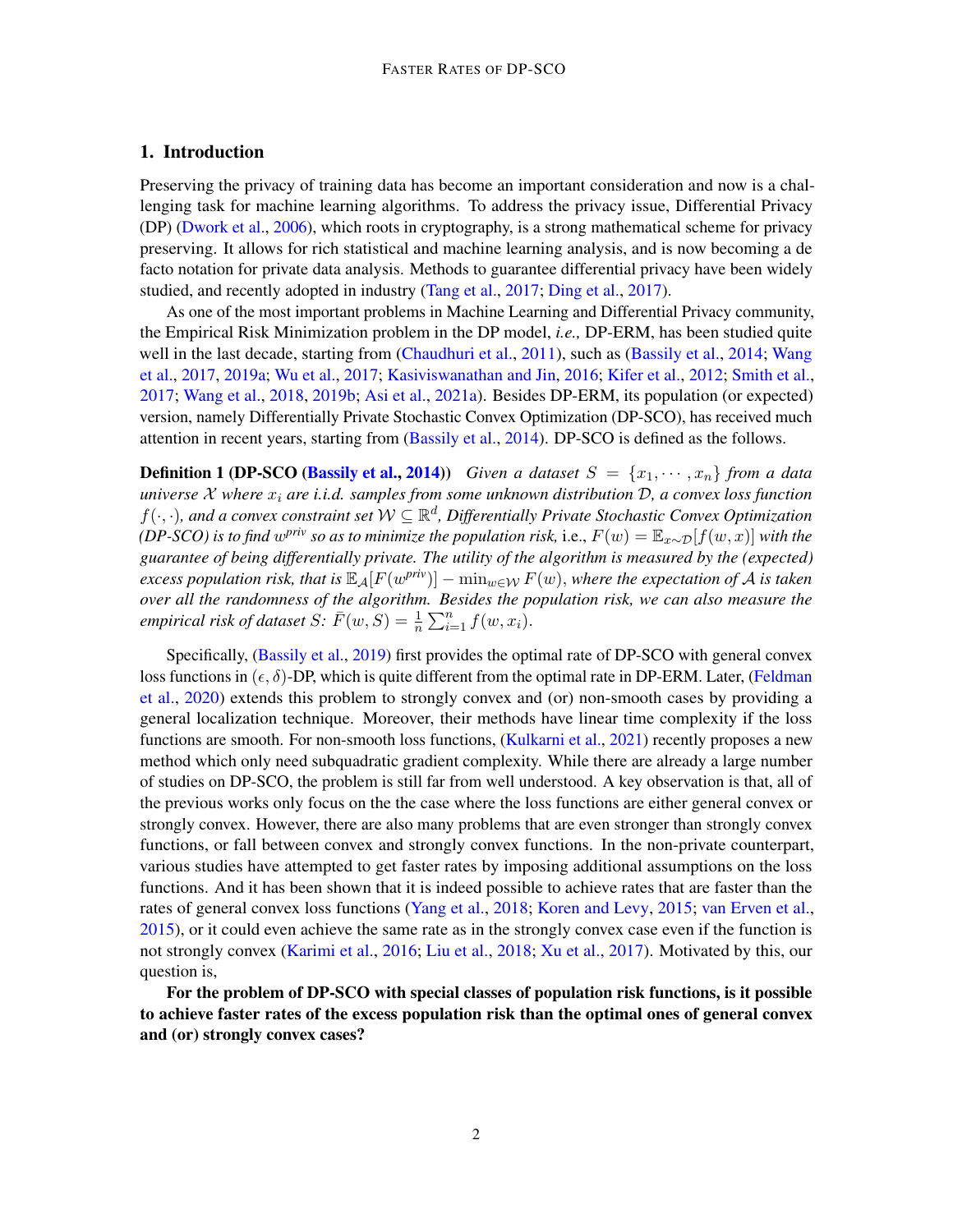In this paper, we will mainly study the case where the population risk satisfies the Tysbakov Noise Condition (TNC) [\(Ramdas and Singh,](#page-6-9) [2012;](#page-6-9) [Liu et al.,](#page-6-8) [2018\)](#page-6-8)<sup>[1](#page-2-0)</sup>, which includes strongly convex functions, SVM and linear regression as special cases. Moreover, it has been studied quite well and has been shown that it could achieve faster rates than the optimal one of general convex loss functions in the non-private case. Specifically,

**Definition 2** *For a convex function*  $F(\cdot)$ *, let*  $W_* = \arg \min_{w \in \mathcal{W}} F(w)$  *denote the optimal set and for any*  $w \in W$ , let  $w^* = \arg \min_{u \in \mathcal{W}_*} ||u - w||_2$  denote the projection of w onto the optimal set W∗*. Function* F *satisfies* (θ, λ)*-TNC for some* θ > 1 *and* λ > 0 *if for any* w ∈ W *the following inequality holds*

$$
F(w) - F(w^*) \ge \lambda ||w - w^*||_2^{\theta}.
$$
 (1)

Our contributions can be summarized as follows.

- In the first part of the paper, we study the problem where the population risk satisfying  $(\theta, \lambda)$ -TNC and propose three methods.
	- 1. When  $\theta \geq 2$  and is known, we first propose a method that could achieve an excess population risk of  $\widetilde{O}((\frac{1}{\sqrt{2}}$  $\frac{1}{n} + \frac{d}{n}$  $\frac{d}{n\epsilon}$ ) $\frac{\theta}{\theta-1}$ ) and  $\widetilde{O}((\frac{1}{\sqrt{n}}))$  $\frac{1}{n} + \frac{\sqrt{d \log(1/\delta)}}{n \epsilon}$  $\frac{\log(1/\delta)}{n\epsilon}$ ) $\frac{\theta}{\theta-1}$ ) in  $\epsilon$ -DP and  $(\epsilon, \delta)$ -DP model respectively under the assumption that the loss function is smooth and Lipschitz, where  $n$  is the sample size of the data and  $d$  is the dimension of the space. Our idea is based on the localization technique proposed by [\(Feldman et al.,](#page-5-0) [2020\)](#page-5-0), which provides an algorithm, namely Phased-SGD for DP-SCO with general convex loss functions. We propose an adaptive stochastic approximation algorithm. The updates are divided into  $m$ stages. At each stage, the Phased-SGD algorithm is applied with a number of samples. Each employment of the Phased-SGD algorithm is warm-started by the initial point that is returned from the last stage.
	- 2. However, in practice, the main difficulty on implementing the previous Algorithm is we need to implement the projection onto the intersection of two balls in each iteration of the Phased-SGD in each phase. To overcome the challenge, instead of considering the original stochastic function, we focus on the problem with an additional and adaptive strongly convex regularization in each stage. Specifically, we first divide the whole algorithm into m stages. In each stage we hope to find a private estimator  $w^k$  such that  $w^k \approx \arg \min_{w \in \mathcal{W}} F(w) + \frac{1}{2\gamma_k} ||w - w_{k-1}||_2^2$  with  $\gamma_k$  changing with k. Note that due to the additional  $\ell_2$  regularization, now the function is strongly convex. Thus, instead of using the original Phased-SGD for general convex loss, here we use a strongly convex version of Phased-SGD, which is adopted from [\(Feldman et al.,](#page-5-0) [2020\)](#page-5-0). Moreover, since now we have an additional  $\ell_2$ -norm regularization, here we do not need the projection onto the intersection of two balls during updates compared with the previous algorithm.
	- 3. Finally, we propose another method to resolve the inefficiency issue under the assumption that  $\theta$  is known. The idea of our algorithm is as the following: assuming that the value of θ is unknown, but θ is lower bounded by some known constant  $\bar{\theta} > 1$ , namely  $\theta \ge \bar{\theta} > 1$ . We first divide the whole dataset into  $k = |(\log_{\theta} 2) \cdot \log \log n|$  disjoint subsets, where

<span id="page-2-0"></span><sup>1.</sup> In some related work it is also called the Error Bound Condition or the Growth Condition [\(Liu et al.,](#page-6-8) [2018;](#page-6-8) [Xu et al.,](#page-7-3) [2017\)](#page-7-3).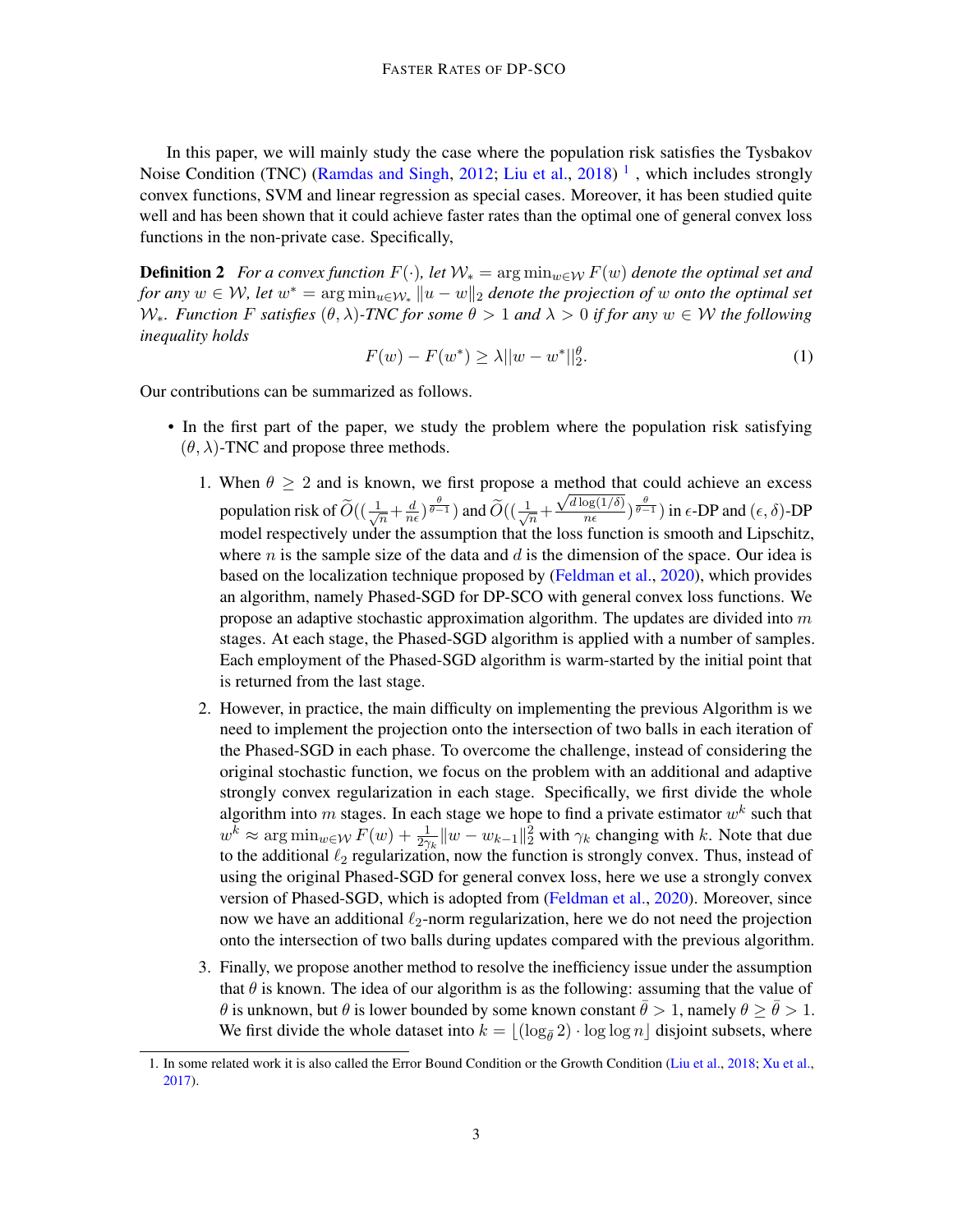the *i*-th subset has  $n_i = 2^{i-1}n/(\log n)^{\log_{\overline{\theta}} 2}$  samples; then we repeat the Phased-SGD for k times where each phase runs on the  $i$ -th subset and is initialized at the output of the previous phase. We also show that our algorithm improves the previous upper bounds of error by Poly( $\log n$ ) factors and it outperforms the previous methods practically.

- Next, we focus on the lower bounds of the excess population risk. Specifically, for any  $\theta \geq 2$ , we show that there is a population risk function satisfying TNC with parameter  $\theta$  such that for any  $\epsilon$ -DP (( $\epsilon$ ,  $\delta$ )-DP) algorithm, its output achieves an excess risk of  $\Omega((\frac{d}{n\epsilon})^{\frac{\theta}{\theta-1}})$  ( Ω((  $\frac{101 \text{ any } \epsilon}{\sqrt{d \log(1/\delta)}}$  $\frac{\log(1/\delta)}{n\epsilon})^{\frac{\theta}{\theta-1}}$ )) with high probability.
- In the second part of the paper, we will focus on the problem where the population risk function is strongly convex, which is a special case of TNC functions with  $\theta = 2$ . Unlike the previous studies, here we assume the loss function is non-negative and the optimal value of the population is sufficiently small. With these additional assumptions, we propose a new method whose output could achieve an upper bound of  $O(\frac{d \log(1/\delta)}{n^2 \epsilon^2})$  $\frac{\log(1/\delta)}{n^2\epsilon^2}+\frac{1}{n^{\tau}})$  and  $O(\frac{d^2}{n^2\epsilon^2})$  $\frac{d^2}{n^2\epsilon^2}+\frac{1}{n^{\tau}})$  for any  $\tau > 1$  in  $(\epsilon, \delta)$ -DP and  $\epsilon$ -DP model respectively if the sample size *n* is sufficiently large. These rates circumvent their corresponding lower bounds for general strong convex functions in [\(Feldman et al.,](#page-5-0) [2020\)](#page-5-0), *i.e.*,  $\Theta(\frac{d^2}{n^2 \epsilon})$  $rac{d^2}{n^2\epsilon^2}+\frac{1}{n}$  $\frac{1}{n}$ ) for  $\epsilon$ -DP and  $\Theta(\frac{d \log(1/\delta)}{n^2 \epsilon^2} + \frac{1}{n})$  $\frac{1}{n}$ ) for  $(\epsilon, \delta)$ -DP.

There are two parts in the algorithm. In the first part, we perform the original Iterated Phased-SGD on the first half of the data to get a good solution to the optimal parameter  $w^*$ . After that we perform a new method, namely Epoch-DP-SGD on the second half of the data, which may also be used in other problems.

### 2. Related Work

Starting from [\(Chaudhuri et al.,](#page-5-3) [2011\)](#page-5-3), a long list of works have attacked the problems of DP-ERM from different perspectives: [\(Bassily et al.,](#page-4-0) [2014;](#page-4-0) [Iyengar et al.,](#page-5-9) [2019;](#page-5-9) [Zhou et al.,](#page-7-4) [2020;](#page-7-4) [Song et al.,](#page-6-10) [2020;](#page-6-10) [Wang et al.,](#page-6-2) [2017;](#page-6-2) [Zhang et al.,](#page-7-5) [2017\)](#page-7-5) studied the problems in the low dimensional case and the central model, [\(Kasiviswanathan and Jin,](#page-5-4) [2016;](#page-5-4) [Kifer et al.,](#page-5-5) [2012;](#page-5-5) [Talwar et al.,](#page-6-11) [2015;](#page-6-11) [Wang](#page-7-6) [and Gu,](#page-7-6) [2020;](#page-7-6) [Cai et al.,](#page-5-10) [2020\)](#page-5-10) considered the problems in the high dimensional sparse case and the central model, [\(Smith et al.,](#page-6-4) [2017;](#page-6-4) [Duchi et al.,](#page-5-11) [2013;](#page-5-11) [Wang et al.,](#page-7-7) [2020a;](#page-7-7) [Duchi et al.,](#page-5-12) [2018\)](#page-5-12) focused on the problems in the local model. However, almost all of these works only focus the case where the empirical risk function is either general convex or strongly convex. For special class of functions, [\(Wang et al.,](#page-6-2) [2017\)](#page-6-2) studies the empirical risk functions satisfying Polyak-Lojasiewicz (PL) condition, which is weaker than strongly convexity and show that it is possible to achieve an excess empirical risk of  $O(\frac{d \log(1/\delta)}{n^2 \epsilon^2})$  $\frac{\log(1/\theta)}{n^2\epsilon^2}$ ), which is the same as the strongly convex loss. And the PL condition is equivalent to TNC with parameter  $\theta = 2$ . Thus, in this paper we extend the result from the empirical risk to the population risk function.

For DP-SCO, besides the related work we mentioned in the previous section, there is another direction which studies some special cases of DP-SCO. For example, [\(Bassily et al.,](#page-4-3) [2021\)](#page-4-3) and [\(Asi et al.,](#page-4-1) [2021a\)](#page-4-1) consider the case where the underlying constraint set  $W$  has specific geometric structures, such as polyhedron. (Guzmán et al., [2021\)](#page-5-13) studies the (non)smooth and (non)convex generalized linear loss. [\(Wang et al.,](#page-7-8) [2020b\)](#page-7-8) and [\(Kamath et al.,](#page-5-14) [2021\)](#page-5-14) focus on the case where the distribution of the data or the gradient of the loss function is heavy-tailed. However, none of these works study the case where the population risk satisfies TNC. [\(Liu et al.,](#page-6-12) [2021\)](#page-6-12) recently studies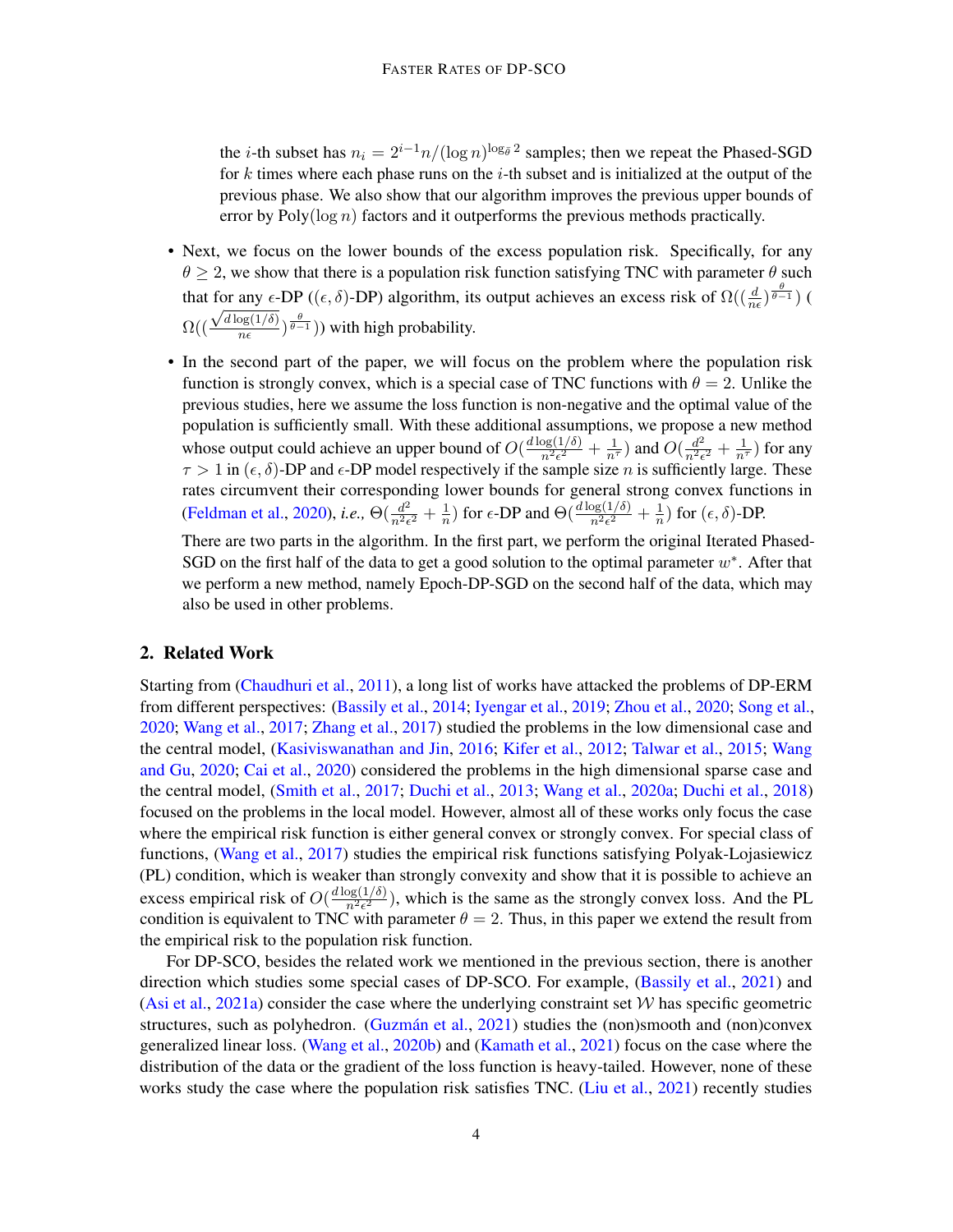the theoretical guarantees of the PATE model [\(Papernot et al.,](#page-6-13) [2016\)](#page-6-13) under the assumption that the population risk function satisfies TNC and shows that it is possible to achieve faster rates than in the convex case [\(Bassily et al.,](#page-4-4) [2018\)](#page-4-4). However, since here we focus on a different problem, their results cannot be used to DP-SCO.

Concurrent Work: We notice that [\(Asi et al.,](#page-4-5) [2021b\)](#page-4-5) also studies DP-SCO with TNC population risk functions concurrently. However, compared with its results there are several critical differences.

1) The idea of Algorithm 2 in [\(Asi et al.,](#page-4-5) [2021b\)](#page-4-5) is similar to one algorithm in our paper. However, the idea of proof and the choice of parameters are quite different.

2) The same as our first algorithm, Algorithm 2 in [\(Asi et al.,](#page-4-5) [2021b\)](#page-4-5) is also inefficient and has poor performance in practice. To resolve the issue, we also develop two other algorithms.

3) For  $(\epsilon, \delta)$ -DP model, [\(Asi et al.,](#page-4-5) [2021b\)](#page-4-5) only shows the worst-case lower bound under the assumption  $\theta \geq 1 + c$  for some constant  $c > 0$  while in this paper we also extend the result to  $\theta \geq 2$ . Although the hard instance in [\(Asi et al.,](#page-4-5) [2021b\)](#page-4-5) is similar to ours, the proofs of lower bounds are different.

4) In this paper, we also provide experimental results on the problem which has not been studied in [\(Asi et al.,](#page-4-5) [2021b\)](#page-4-5).

5) Besides TNC population risk functions, in this paper we also provide faster rates of DP-SCO with strongly convex loss function with additional assumptions which also has not been studied in [\(Asi et al.,](#page-4-5) [2021b\)](#page-4-5).

### Acknowledgments

Di Wang, Lijie Hu and Jinyan Su were support in part by the baseline funding BAS/1/1689-01-01 and funding from the AI Initiative REI/1/4811-10-01 of King Abdullah University of Science and Technology (KAUST).

### References

- <span id="page-4-1"></span>Hilal Asi, John Duchi, Alireza Fallah, Omid Javidbakht, and Kunal Talwar. Private adaptive gradient methods for convex optimization. In *International Conference on Machine Learning*, pages 383–392. PMLR, 2021a.
- <span id="page-4-5"></span>Hilal Asi, Daniel Levy, and John Duchi. Adapting to function difficulty and growth conditions in private optimization. *arXiv preprint arXiv:2108.02391*, 2021b.
- <span id="page-4-0"></span>Raef Bassily, Adam Smith, and Abhradeep Thakurta. Private empirical risk minimization: Efficient algorithms and tight error bounds. In *2014 IEEE 55th Annual Symposium on Foundations of Computer Science*, pages 464–473. IEEE, 2014.
- <span id="page-4-4"></span>Raef Bassily, Abhradeep Guha Thakurta, and Om Dipakbhai Thakkar. Model-agnostic private learning. *Advances in Neural Information Processing Systems*, 2018.
- <span id="page-4-2"></span>Raef Bassily, Vitaly Feldman, Kunal Talwar, and Abhradeep Thakurta. Private stochastic convex optimization with optimal rates. *arXiv preprint arXiv:1908.09970*, 2019.
- <span id="page-4-3"></span>Raef Bassily, Cristóbal Guzmán, and Anupama Nandi. Non-euclidean differentially private stochastic convex optimization. *arXiv preprint arXiv:2103.01278*, 2021.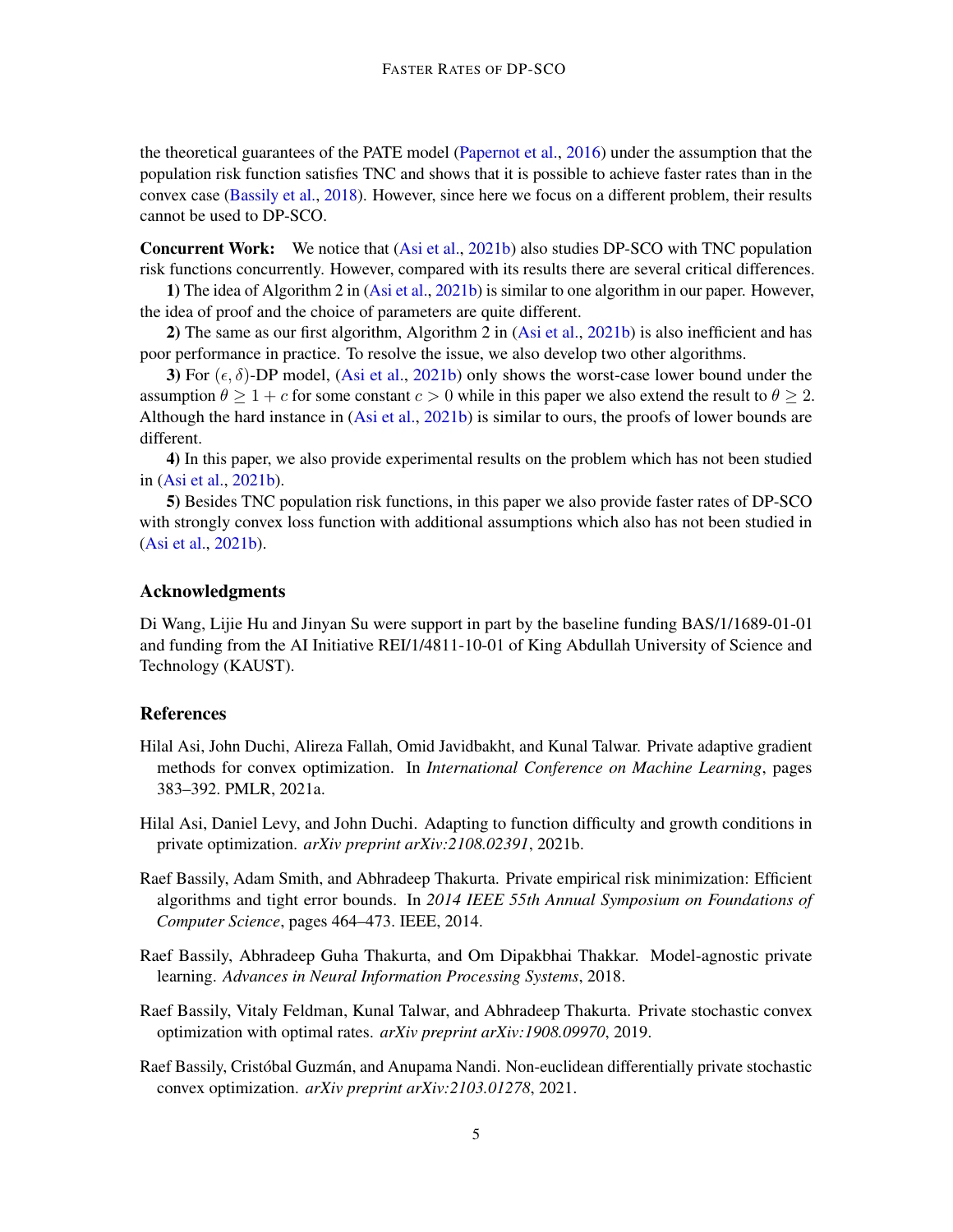- <span id="page-5-10"></span>T Tony Cai, Yichen Wang, and Linjun Zhang. The cost of privacy in generalized linear models: Algorithms and minimax lower bounds. *arXiv preprint arXiv:2011.03900*, 2020.
- <span id="page-5-3"></span>Kamalika Chaudhuri, Claire Monteleoni, and Anand D Sarwate. Differentially private empirical risk minimization. *Journal of Machine Learning Research*, 12(3), 2011.
- <span id="page-5-2"></span>Bolin Ding, Janardhan Kulkarni, and Sergey Yekhanin. Collecting telemetry data privately. In *Advances in Neural Information Processing Systems*, pages 3571–3580, 2017.
- <span id="page-5-11"></span>John C Duchi, Michael I Jordan, and Martin J Wainwright. Local privacy and statistical minimax rates. In *2013 IEEE 54th Annual Symposium on Foundations of Computer Science*, pages 429–438. IEEE, 2013.
- <span id="page-5-12"></span>John C Duchi, Michael I Jordan, and Martin J Wainwright. Minimax optimal procedures for locally private estimation. *Journal of the American Statistical Association*, 113(521):182–201, 2018.
- <span id="page-5-1"></span>Cynthia Dwork, Frank McSherry, Kobbi Nissim, and Adam Smith. Calibrating noise to sensitivity in private data analysis. In *Theory of cryptography conference*, pages 265–284. Springer, 2006.
- <span id="page-5-0"></span>Vitaly Feldman, Tomer Koren, and Kunal Talwar. Private stochastic convex optimization: optimal rates in linear time. In *Proceedings of the 52nd Annual ACM SIGACT Symposium on Theory of Computing*, pages 439–449, 2020.
- <span id="page-5-13"></span>Cristóbal Guzmán, Raef Bassily, and Michael Menart. Differentially private stochastic optimization: New results in convex and non-convex settings. *arXiv preprint arXiv:2107.05585*, 2021.
- <span id="page-5-9"></span>Roger Iyengar, Joseph P Near, Dawn Song, Om Thakkar, Abhradeep Thakurta, and Lun Wang. Towards practical differentially private convex optimization. In *2019 IEEE Symposium on Security and Privacy (SP)*, pages 299–316. IEEE, 2019.
- <span id="page-5-14"></span>Gautam Kamath, Xingtu Liu, and Huanyu Zhang. Improved rates for differentially private stochastic convex optimization with heavy-tailed data. *arXiv preprint arXiv:2106.01336*, 2021.
- <span id="page-5-8"></span>Hamed Karimi, Julie Nutini, and Mark Schmidt. Linear convergence of gradient and proximalgradient methods under the polyak-łojasiewicz condition. In *Joint European Conference on Machine Learning and Knowledge Discovery in Databases*, pages 795–811. Springer, 2016.
- <span id="page-5-4"></span>Shiva Prasad Kasiviswanathan and Hongxia Jin. Efficient private empirical risk minimization for high-dimensional learning. In *International Conference on Machine Learning*, pages 488–497, 2016.
- <span id="page-5-5"></span>Daniel Kifer, Adam Smith, and Abhradeep Thakurta. Private convex empirical risk minimization and high-dimensional regression. In *Conference on Learning Theory*, pages 25–1, 2012.
- <span id="page-5-7"></span>Tomer Koren and Kfir Y Levy. Fast rates for exp-concave empirical risk minimization. In *NIPS*, pages 1477–1485, 2015.
- <span id="page-5-6"></span>Janardhan Kulkarni, Yin Tat Lee, and Daogao Liu. Private non-smooth empirical risk minimization and stochastic convex optimization in subquadratic steps. *arXiv preprint arXiv:2103.15352*, 2021.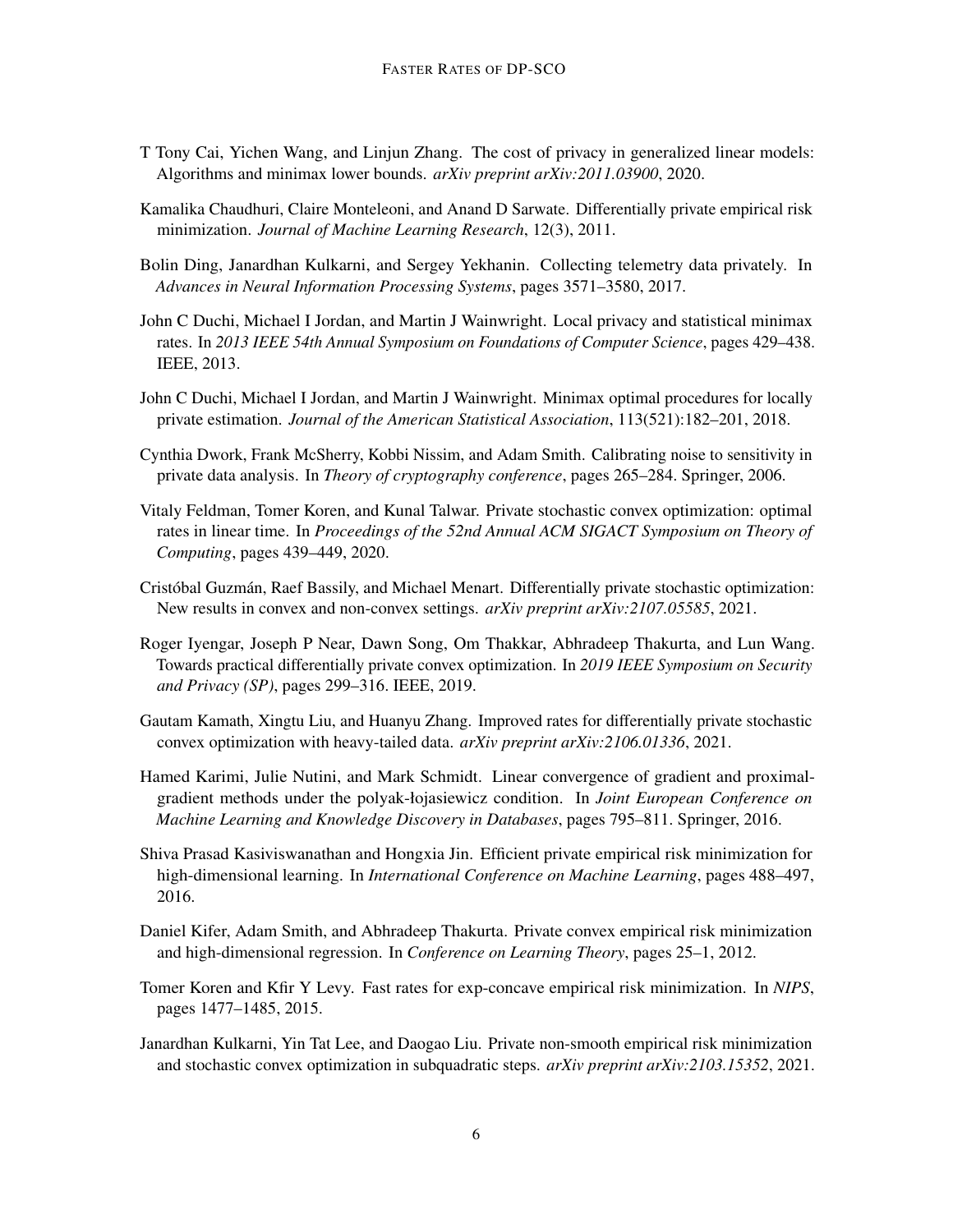- <span id="page-6-12"></span>Chong Liu, Yuqing Zhu, Kamalika Chaudhuri, and Yu-Xiang Wang. Revisiting model-agnostic private learning: Faster rates and active learning. In *International Conference on Artificial Intelligence and Statistics*, pages 838–846. PMLR, 2021.
- <span id="page-6-8"></span>Mingrui Liu, Xiaoxuan Zhang, Lijun Zhang, Rong Jin, and Tianbao Yang. Fast rates of erm and stochastic approximation: Adaptive to error bound conditions. *arXiv preprint arXiv:1805.04577*, 2018.
- <span id="page-6-13"></span>Nicolas Papernot, Martín Abadi, Ulfar Erlingsson, Ian Goodfellow, and Kunal Talwar. Semisupervised knowledge transfer for deep learning from private training data. *arXiv preprint arXiv:1610.05755*, 2016.
- <span id="page-6-9"></span>Aaditya Ramdas and Aarti Singh. Optimal rates for first-order stochastic convex optimization under tsybakov noise condition. *arXiv preprint arXiv:1207.3012*, 2012.
- <span id="page-6-4"></span>Adam Smith, Abhradeep Thakurta, and Jalaj Upadhyay. Is interaction necessary for distributed private learning? In *2017 IEEE Symposium on Security and Privacy (SP)*, pages 58–77. IEEE, 2017.
- <span id="page-6-10"></span>Shuang Song, Om Thakkar, and Abhradeep Thakurta. Characterizing private clipped gradient descent on convex generalized linear problems. *arXiv preprint arXiv:2006.06783*, 2020.
- <span id="page-6-0"></span>Jinyan Su, Lijie Hu, and Di Wang. Faster rates of private stochastic convex optimization. *arXiv preprint arXiv:2108.00331*, 2022.
- <span id="page-6-11"></span>Kunal Talwar, Abhradeep Thakurta, and Li Zhang. Nearly-optimal private lasso. In *Proceedings of the 28th International Conference on Neural Information Processing Systems-Volume 2*, pages 3025–3033, 2015.
- <span id="page-6-1"></span>Jun Tang, Aleksandra Korolova, Xiaolong Bai, Xueqiang Wang, and XiaoFeng Wang. Privacy loss in apple's implementation of differential privacy on macos 10.12. *CoRR*, abs/1709.02753, 2017.
- <span id="page-6-7"></span>Tim van Erven, Peter D Grünwald, Nishant A Mehta, Mark D Reid, and Robert C Williamson. Fast rates in statistical and online learning. *Journal of Machine Learning Research*, 16:1793–1861, 2015.
- <span id="page-6-2"></span>Di Wang, Minwei Ye, and Jinhui Xu. Differentially private empirical risk minimization revisited: Faster and more general. In *Advances in Neural Information Processing Systems*, pages 2722–2731, 2017.
- <span id="page-6-5"></span>Di Wang, Marco Gaboardi, and Jinhui Xu. Empirical risk minimization in non-interactive local differential privacy revisited. In *Advances in Neural Information Processing Systems*, pages 965–974, 2018.
- <span id="page-6-3"></span>Di Wang, Changyou Chen, and Jinhui Xu. Differentially private empirical risk minimization with non-convex loss functions. In *International Conference on Machine Learning*, pages 6526–6535, 2019a.
- <span id="page-6-6"></span>Di Wang, Adam Smith, and Jinhui Xu. Noninteractive locally private learning of linear models via polynomial approximations. In *Algorithmic Learning Theory*, pages 897–902, 2019b.